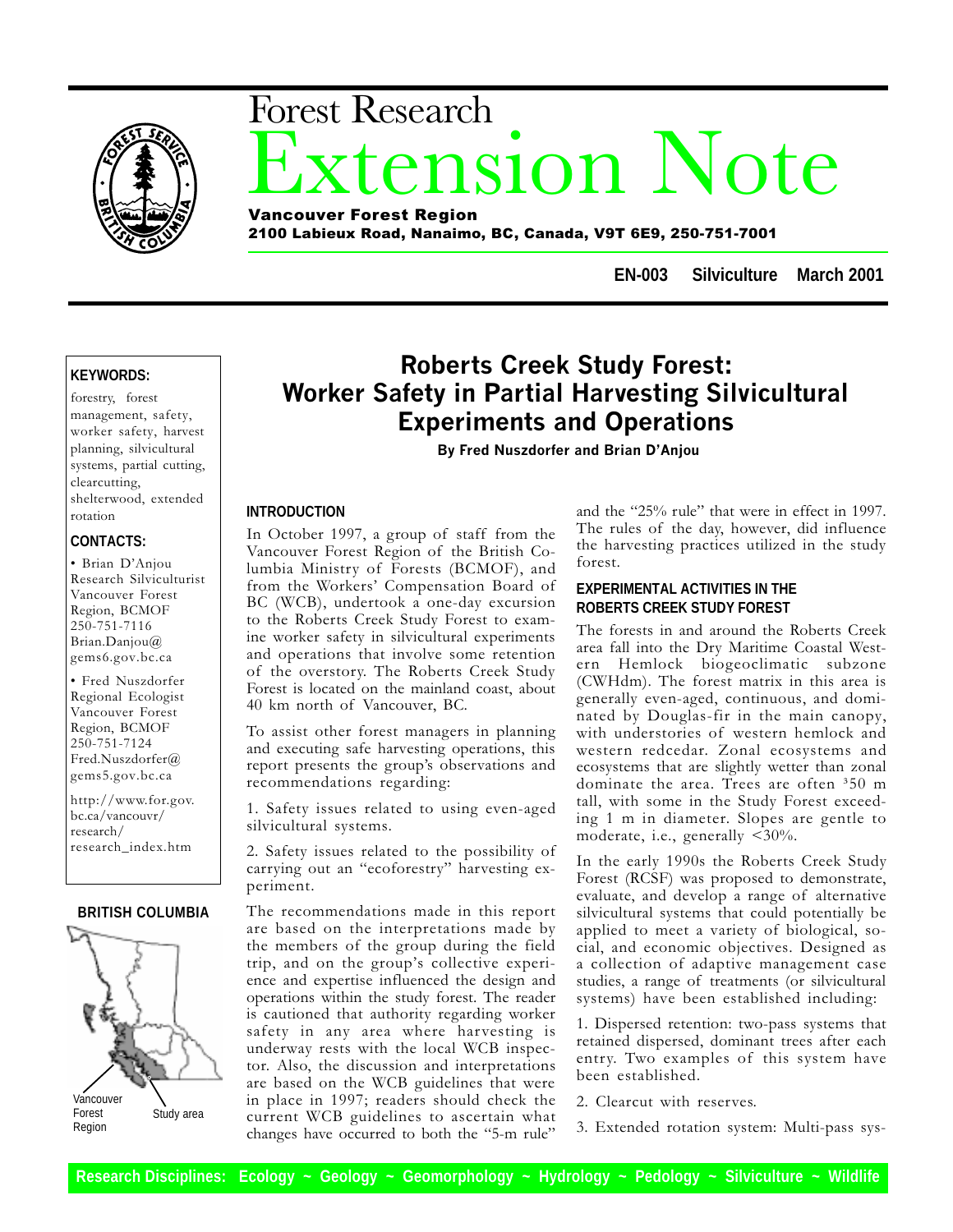tems (extended rotation) that remove  $\leq 20\%$  of the existing volume in a combination of strips and lateral yarding.

4. Strip shelterwood: Two-pass systems that remove trees in a series of strips ranging from 50 to 100 m wide.

#### **SAFETY ISSUES**

#### **Blowdown/Windthrow**

The retention of sound, mature trees is not in and of itself a safety concern, except in relation to the windfirmness of residual trees. Blowdown (or windthrow)1 , both during and after harvesting, poses risks to workers. The potential for blowdown should be minimized wherever possible by using such techniques as proper block design, retaining only sound trees in operating areas, "feathering" the stand edges, pruning branches, and topping trees.

Two important elements of the biodiversity of stands of the Roberts Creek Study Forest are veteran trees and snags. The following sections deal with worker safety related to retaining these elements of biodiversity.

#### **Veteran Trees**

Veteran trees<sup>2</sup> are an important element of the biodiversity of stands of the Roberts Creek Study Forest.

Veteran Douglas-fir and western redcedar trees that are sound can be left uncut during and after harvesting, and workers may work near such trees.

Veteran Douglas-fir and western redcedar with dead tops that are <25% of the height of the tree, and that appear to be otherwise sound, may be left uncut during and after harvesting. It is preferable to have a no-work zone<sup>3</sup> around such trees. The no-work zone should be 1.5 times the height of the dead top as per the danger tree<sup>4</sup> guidelines for silvicultural operations (Guy 1994).

The following veteran Douglas-fir and western redcedar trees should be felled unless they are within a wildlife tree patch<sup>5</sup> and are more than 1.5 times their height away from the work zone:

 Unsound trees (e.g., trees with obvious structural defects).

• Sound trees with dead tops that are  $>25\%$  of the height of the tree.

 Unsound trees with dead tops that are <25% of the height of the tree.

All veteran western hemlock trees in a work zone, or which could reach a work zone upon falling, should be felled because of the tendency of older individuals of this species to have decay. These trees present a significant risk to worker safety if they are left standing in or near a work zone.

#### **Snags**

Snags<sup>6</sup> are also an important element of biodiversity in the Study Forest.

Snags have been removed from areas that were harvested as part of the Roberts Creek Study Forest, as required by WCB. Local WCB inspectors have the latest information on requirements regarding snags in operating areas.

Larger diameter snags (i.e., over  $\sim$  30 cm in diameter) that are in a work zone, or which could reach a work zone upon falling, and which are under 5 m tall may be left standing. Snags that are in a work zone, under 5 m tall, and smaller than  $\sim$ 30 cm in diameter should be felled. All snags that are in a work zone and over 5 m tall must be felled. In order to retain snags that are >5 m tall within an area that is being harvested they must be in a marked no-work zone. The size of the no-work zone must be a minimum of 1.5 times the height of the snag but it may be larger depending on the danger of the snag and the slope of the area. The no-work zones in a harvesting area must be laid out and marked by someone trained to do wildlife/danger tree assessments. Snags that are near a work zone, but cannot reach it if they fall, do not have to be cut.

Larger diameter snags can be left in a work zone if they are shortened to <5 m using a feller-buncher. This kind of equipment is typically not used in this area.

Snags could be created in an area by killing parts of, or entire, live trees. However, after the tree or part died, a no-work zone which is 1.5 times the height of the tree or dead part would have to be established.

#### **Meeting "Ecoforestry" Objectives**

The notion of using "ecoforestry" to manage forests in the area was first put forward by the Mount Elphinstone Local Resource Use Planning (LRUP) Committee. Since the termination of the committee in February 1997, the Elphinstone Forest Plan Committee (1997) continues to promote this approach.

The objectives of ecoforestry include the following principles:

1. Non-timber values supersede timber values.

2. Forest cover must be maintained on all areas at all times, which implies using a single-tree selection system

<sup>&</sup>lt;sup>1</sup> Blowdown/windthrow: Trees that have been uprooted and toppled over by the wind.

<sup>&</sup>lt;sup>2</sup> Veteran trees (vets): Trees that are much older, often by several hundred years, than the majority of the stand-old trees that have survived previous wildfires.

<sup>&</sup>lt;sup>3</sup> No-work zone: Area in which equipment and people are not allowed during forestry operations, usually for safety or ecological reasons. 4 Danger tree: A live or dead tree whose trunk, root system or branches have deteriorated or been damaged to such an extent as to be a potential danger to human safety, i.e. because branches may fall off or the tree may topple.

<sup>5</sup> Wildlife tree (patch): A tree or group (patch) of trees that are identified in an operational plan to provide present or future wildlife habitat. A wildlife tree is a standing live or dead tree with special characteristics that provide valuable habitat for the conservation or enhancement of wildlife.

<sup>&</sup>lt;sup>6</sup> Snags: Trees that have died but not fallen over.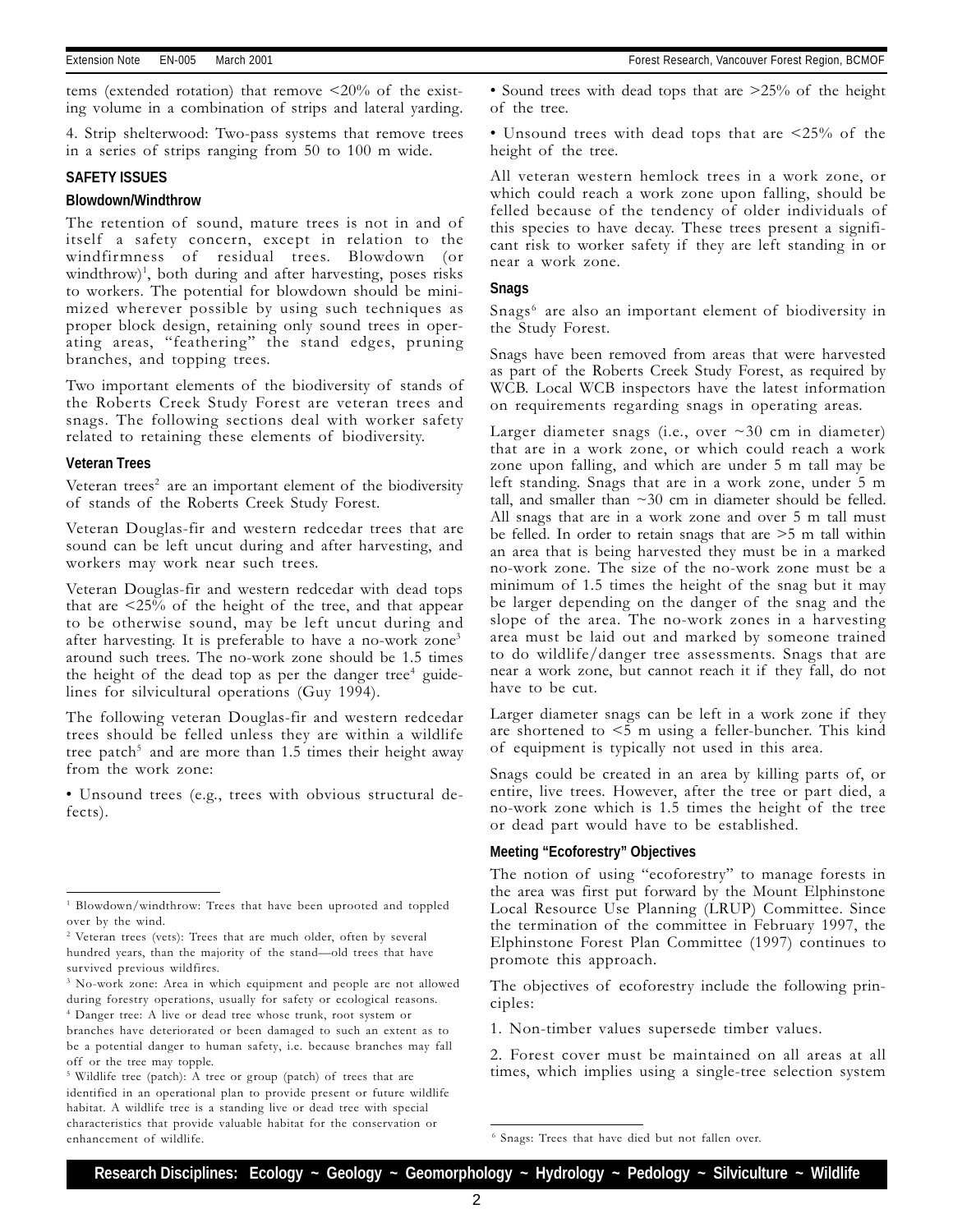(i.e., no use of clearcuts or most other recognized silvicultural systems).

3. Downed wood, snags, and wildlife trees, maintained to at least natural (undefined) levels.

4. Regeneration through natural means (no planting).

From a worker safety perspective, harvesting according to ecoforestry principles (e.g., maintaining forest cover, snags, and wildlife trees) could not be done in the zonaland wetter-site forests of the area without conflicting with WCB requirements. None of the silvicultural systems described in the Silvicultural Systems Guidebook (BC Ministry of Forests and BC Ministry of Environment 1995) would satisfy all of the ecoforestry objectives. Individual tree selection<sup>7</sup> may be applied to accomplish the "no clearcut" objective of ecoforestry. However, it is not likely that using this approach in the Roberts Creek Study Forest would meet the ecoforestry criteria, in part because snags and danger trees would have to be removed for safety reasons.

Also, the presence of large trees with large branches and interlocking crowns, which are found throughout the Robert Creek Study Forest area, would make it physically impossible to remove some individual trees as they would tend to "hang up" in adjacent tree crowns during falling creating a severe safety hazard. Safety aspects are also compounded by the need to fell trees in specific directions to facilitate yarding and to minimize damage to residuals and regeneration. Finally, when these trees fall, there is typically a rain of large branches, some of which can remain hanging in the upper crowns, and become potentially lethal to the faller and other workers who may follow.

From a worker safety viewpoint, it would be possible to carry out an "ecoforestry" cut using individual tree selection in areas where stands are more open, tree branches are smaller, and the crowns are not interlocked. In the Roberts Creek area these forest conditions exist on the driest ecosystems (shallow soils over bedrock) and in young second-growth stands. The distribution of the dry ecosystems is patchy, and they are heterogeneous. There are some young second-growth stands with open canopies that may be suitable for testing an individual tree selection approach, however forestry criteria may not be necessarily met.

Relying on natural regeneration on dry sites and zonal sites would be expected to consist of shade-tolerant western hemlock and western redcedar rather than the preferred shade-intolerant Douglas-fir. Establishment of dwarf mistletoe, a serious forest health concern, would be expected to be a significant factor in reducing growth of western hemlock regeneration and future forest productivity. Also, salal is a major understory species and would strongly reduce regeneration establishment and the growth of young trees. Western white pine, usually

7 Individual (single) tree selection: An uneven-aged silvicultural system in which new age classes are created by the removal of individual trees of all size classes, more or less uniformly throughout the stand.

found as solitary specimens in the stands in this area, is also unlikely to regenerate on these sites if individual tree selection is used.

#### **PARTIAL CUTTING IN THE CWHdm**

Individual tree selection has been ruled out for the most common ecosystems of the Roberts Creek Study Forest. However, other silvicultural systems that involve partial stand removal have been implemented in the area while meeting the WCB requirements, including the extended rotation.

At the time of the field visit to the Study Forest, the Silvicultural Prescription for all harvested blocks prescribed even-aged management. It appears theoretically possible, from a worker safety perspective, to initiate a group selection system $8$  in the mature forests of this area. As is the case for individual tree selection, snags and dangerous wildlife trees would have to be cut or placed in nowork zones.

#### **UPPER ELEVATION FORESTS**

A planned visit to forests in the Mountain Hemlock biogeoclimatic zone was not possible due to log truck traffic on the roads to the area. However, the group did discuss the potential of using individual tree selection in the old-growth forests of the Mountain Hemlock zone, and related safety issues.

If cable yarding were to be used, all trees within yarding corridors would have to be removed. Small trees that remain standing outside of such corridors are potentially dangerous because they could fall or be pulled down on workers during falling and yarding operations. All snags that are >5 m high and are in or near the operating area would have to be cut. The use of ground-based yarding in this area was not considered viable because of wet soils or unsuitable ground conditions (e.g., steep slopes). From a worker safety perspective, if uneven-aged management is desired, a group selection system should be used.

## **CONCLUSIONS**

In October 1997, a group of staff from the Vancouver Forest Region of the British Columbia Ministry of Forests (BCMOF), and from the Workers' Compensation Board of BC (WCB), undertook a one-day excursion to the Roberts Creek Study Forest to examine worker safety in silvicultural experiments and operations that involve some retention of the overstory.

Based on the observations made during the field trip, and on the group's collective experience and expertise, the group makes the following recommendations regarding safety issues related to using even-aged silvicultural systems, and related to ecoforestry.

 Worker safety will not be compromised if sound Douglas-fir and western redcedar veterans are left uncut in a

<sup>&</sup>lt;sup>8</sup> Group selection system: A type of selection silvicultural system that removes trees in defined groups to create stand openings with a width less than two times the height of adjacent mature trees, and that manages the area as an uneven-aged stand.